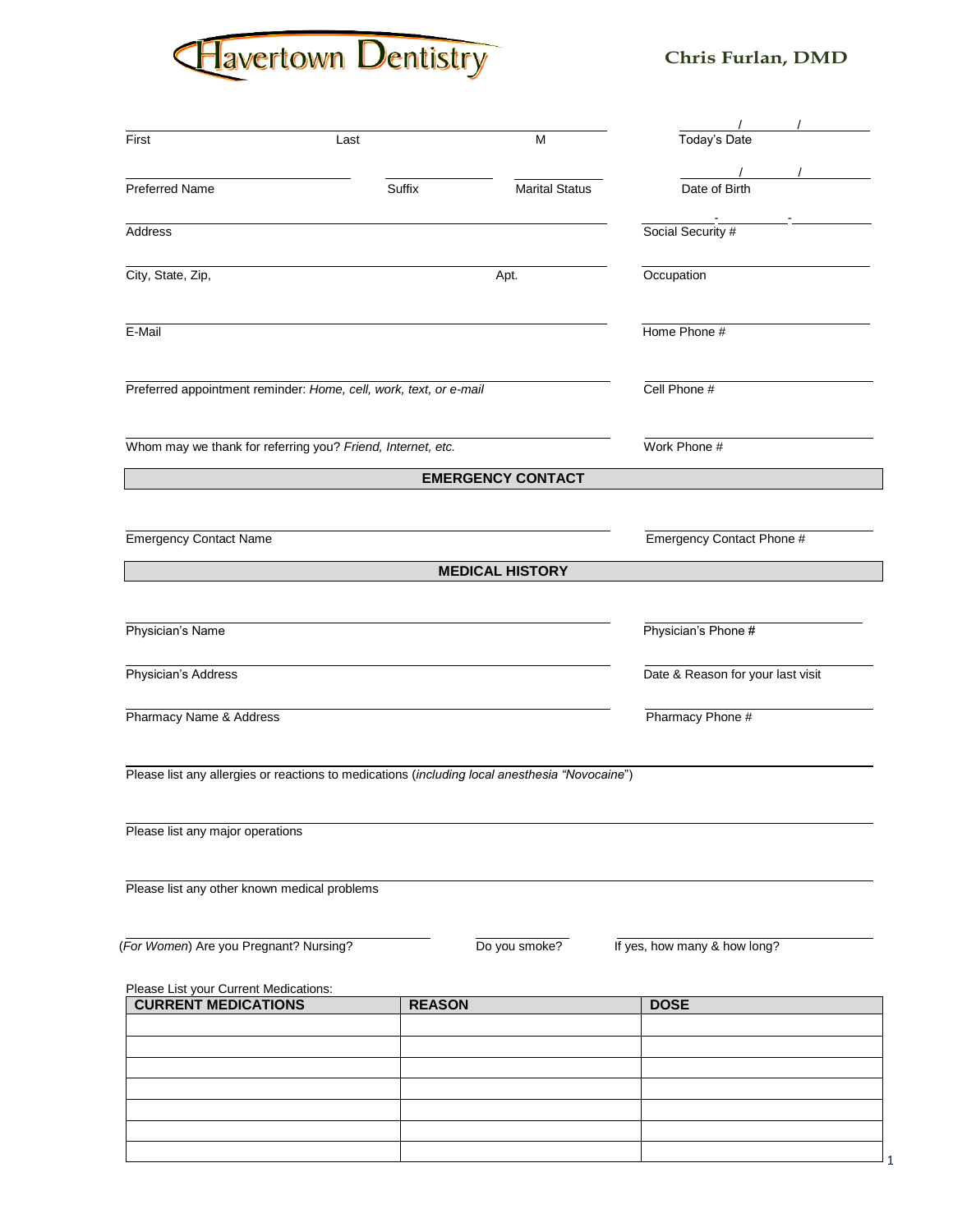### **PLEASE CHECK ALL THAT APPLY:**

|                                   | Y | N | <b>Comment</b> |                                   | Y | N | <b>Comment</b> |
|-----------------------------------|---|---|----------------|-----------------------------------|---|---|----------------|
| <b>Heart Murmur</b>               |   |   |                | Tuberculosis                      |   |   |                |
| Mitral Valve Prolapse             |   |   |                | Hay Fever / Seasonal Allergies    |   |   |                |
| <b>Rheumatic or Scarlet Fever</b> |   |   |                | <b>Sinus Problems</b>             |   |   |                |
| <b>Rheumatic Heart Disease</b>    |   |   |                | Stomach Problems / Ulcers         |   |   |                |
| <b>Congenital Heart Disease</b>   |   |   |                | Acid Reflux / GERD                |   |   |                |
| <b>Heat Trouble</b>               |   |   |                | <b>Intestinal Disease</b>         |   |   |                |
| <b>Heart Attack</b>               |   |   |                | <b>Diabetes</b>                   |   |   |                |
| Angina                            |   |   |                | <b>Hepatitis or Liver Disease</b> |   |   |                |
| Irregular Heartbeat               |   |   |                | Kidney Problems / Dialysis        |   |   |                |
| <b>Cardiac Surgery</b>            |   |   |                | <b>Venereal Disease</b>           |   |   |                |
| Pacemaker                         |   |   |                | AIDS / HIV +                      |   |   |                |
| Heart Valve Replacement           |   |   |                | Tumors / Growths                  |   |   |                |
| High / Low Blood Pressure         |   |   |                | Cancer                            |   |   |                |
| Excessive Bleeding / Bruising     |   |   |                | Chemotherapy                      |   |   |                |
| Anemia                            |   |   |                | <b>Radiation Therapy</b>          |   |   |                |
| Hemophilia                        |   |   |                | Arthritis / Rheumatism            |   |   |                |
| <b>Stroke</b>                     |   |   |                | Sjogren's Disease                 |   |   |                |
| Convulsions / Fainting            |   |   |                | <b>Allergic to Medications</b>    |   |   |                |
| <b>Thyroid Problems</b>           |   |   |                | Headaches                         |   |   |                |
| <b>Breathing Problems</b>         |   |   |                | <b>Cold Sores</b>                 |   |   |                |
| Emphysema                         |   |   |                | <b>Canker Sores</b>               |   |   |                |
| Asthma                            |   |   |                | Dry Mouth                         |   |   |                |
| Artificial Joint Replacement      |   |   |                | Drug / Alcohol Addiction          |   |   |                |
| <b>Antibiotic Premedication</b>   |   |   |                | <b>Eating Disorder</b>            |   |   |                |
| Vision Impairment / Blindness     |   |   |                | Sleep Apnea                       |   |   |                |
|                                   |   |   |                | <b>CPAP</b>                       |   |   |                |

**DENTAL HISTORY**

Reason for your visit today

Date & Reason of your last dental appointment

Name & Location of your previous Dentist

Date of your last dental X-Rays / How many taken

| N | <b>COMMENT</b> |
|---|----------------|
|   |                |
|   |                |
|   |                |
|   |                |
|   |                |
|   |                |
|   |                |
|   |                |
|   |                |
|   |                |
|   |                |
|   |                |
|   |                |
|   |                |
|   |                |
|   |                |
|   |                |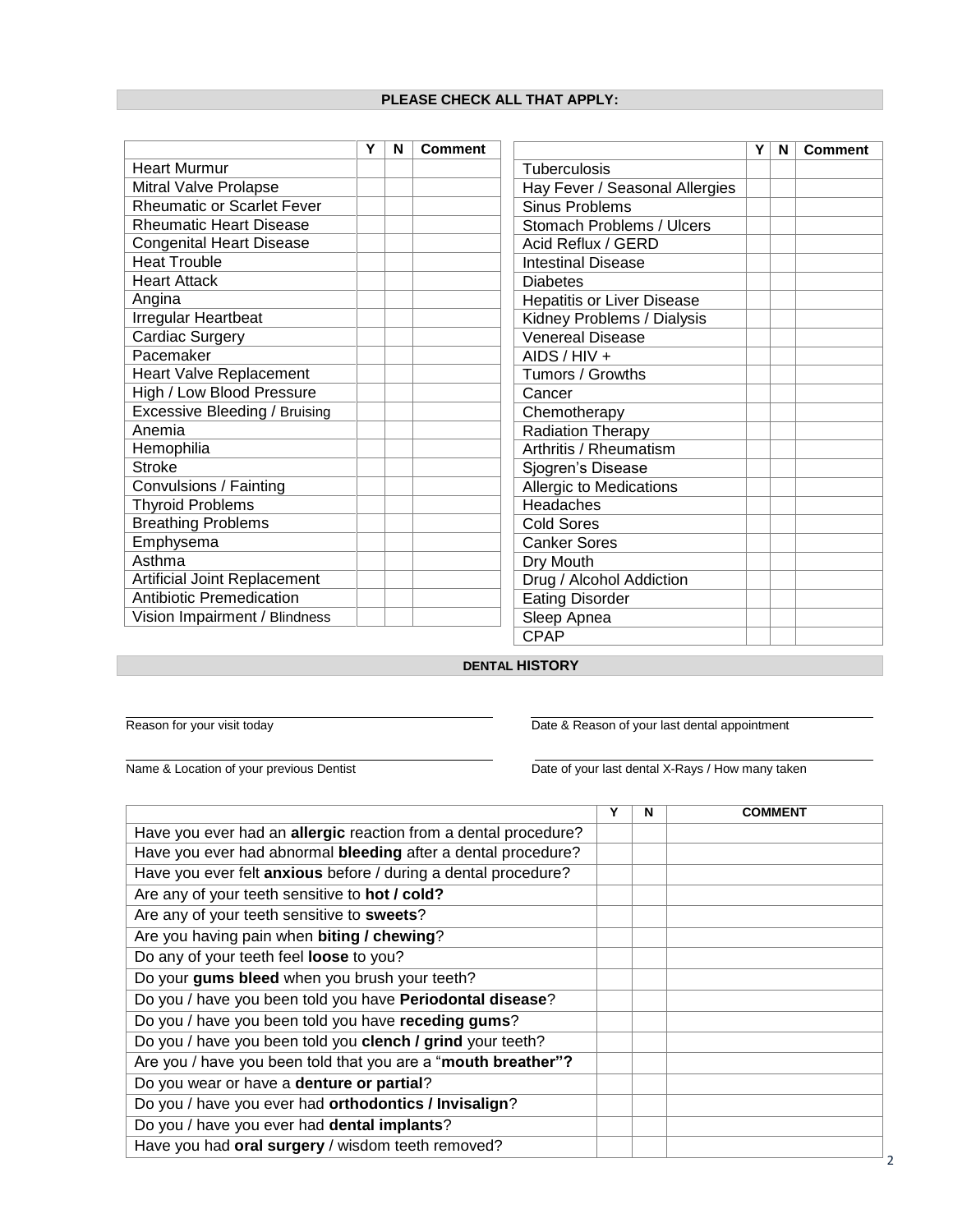**WARNING**: Anesthetics and other medications that may be necessary in your dental treatment may interact with prescriptions, over-the-counter drugs and medications, and illicit drugs. These interactions may be serious and fatal.

You must inform the doctor of all drugs and medications you are now taking, or have ever taken. You must also disclose if you are a recovering alcoholic or drug user. All information will be held in the strictest confidence and will not be disclosed without your prior approval.

**LOCAL ANESTHESIA**: there are several rare but possible risks or complications associated with local anesthesia (such as Novocaine) including but not limited to bruising, swelling, infection or discoloration at the injection site; temporary or permanent numbness and/or tingling of the lip, tongue, chin, gums, palate, cheek, pharynx or other injected tissue; spasm of the facial muscles; pain to the head, ears and/or neck; nausea; vomiting; irregular or accelerated heartbeat; cardiac arrest and/or death.

**FOR FEMALE PATIENTS:** Some antibiotics used in dentistry may decrease the effectiveness of birth control pills.

**CONSENT:** I authorize the dentist to perform diagnostic procedures and treatment as may be necessary for proper dental care.

I consent, knowingly and voluntarily to the administration of local anesthesia with the associated risks as outlined above.

I am aware that the practice of dental medicine is not an exact science, and I acknowledge that no guarantees have been made to me concerning the results of proposed treatments and/or anesthesia.

To the best of my knowledge, the information that I have furnished in the foregoing patient registration is complete and accurate. I grant the right to the dentist to release health information obtained from me, and information about my dental treatment to third party payors and/or other health practitioners.

**I hereby certify that I have read this patient registration that I have answered all questions to the best of my knowledge, and I agree to the terms expressed within.**

SIGNATURE: DATE: / /

If other than patient, indicate relationship**:**